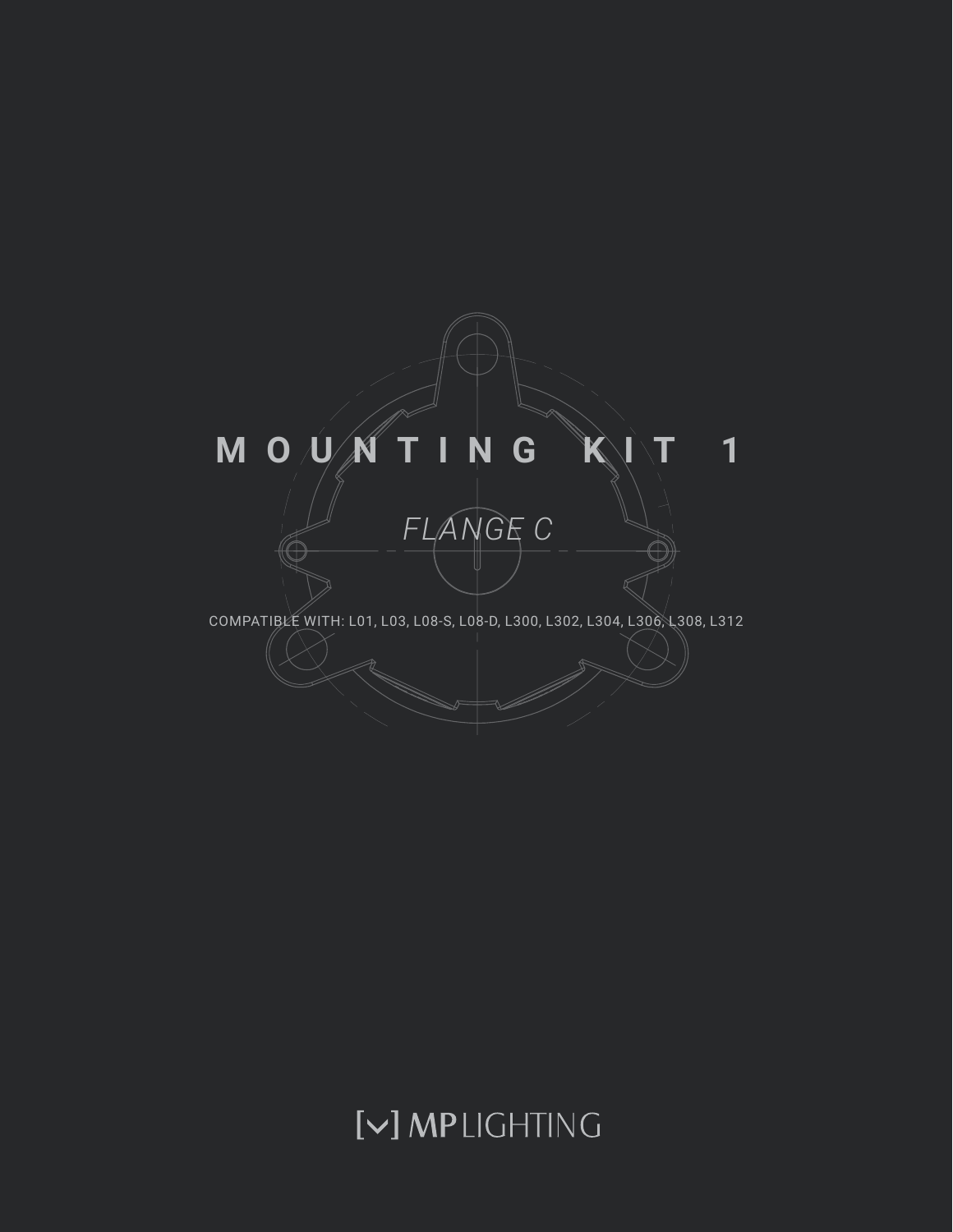

### MK1 | FLANGE C

Mounting kit designed to assist concrete installation on vertical and downward-facing surfaces.

pg. 3 ...................... MK1-C for octagonal back boxes (compatible with L01, L08-S, L08-D, L300, L302, L304, L306, L308, L312)

pg. 4 ...................... MK1-C for squared back boxes (compatible with L03)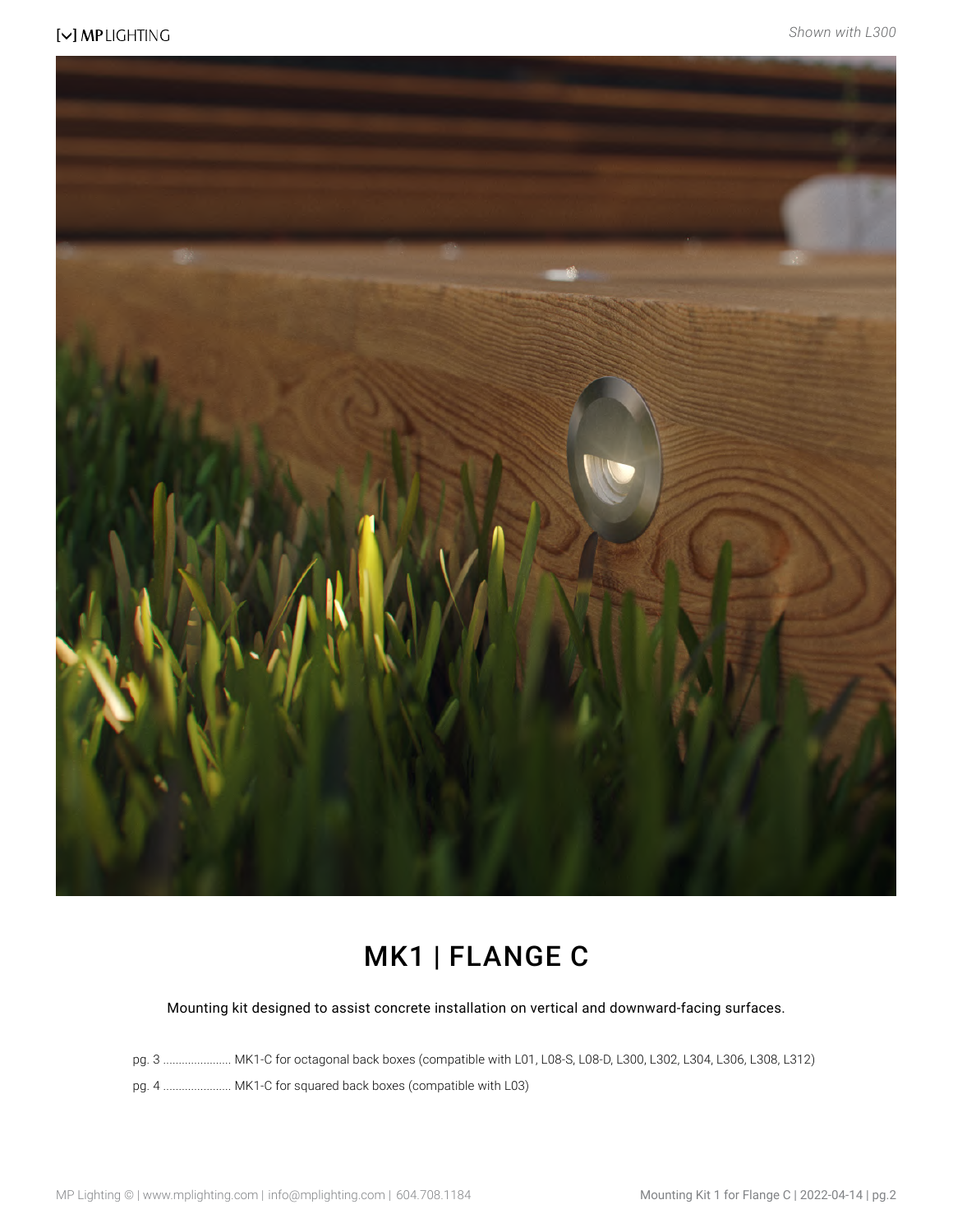**MK1-C**

for octagonal back boxes

Insert Diameter: 1-5/8" (41mm)

#### In-grade | For ceilings, walls, and stairs

Mounting Kit Exploding Views *(Back box not included)*





MK1-C with Short Flange Back Box (*EBX-OCT1-CSMA*) Installation MK1-C with Tall Flange Back Box (*EBX-OCT1-CPMA*) Installation



*(recommended for better concrete flow)*



Compatible Fixtures